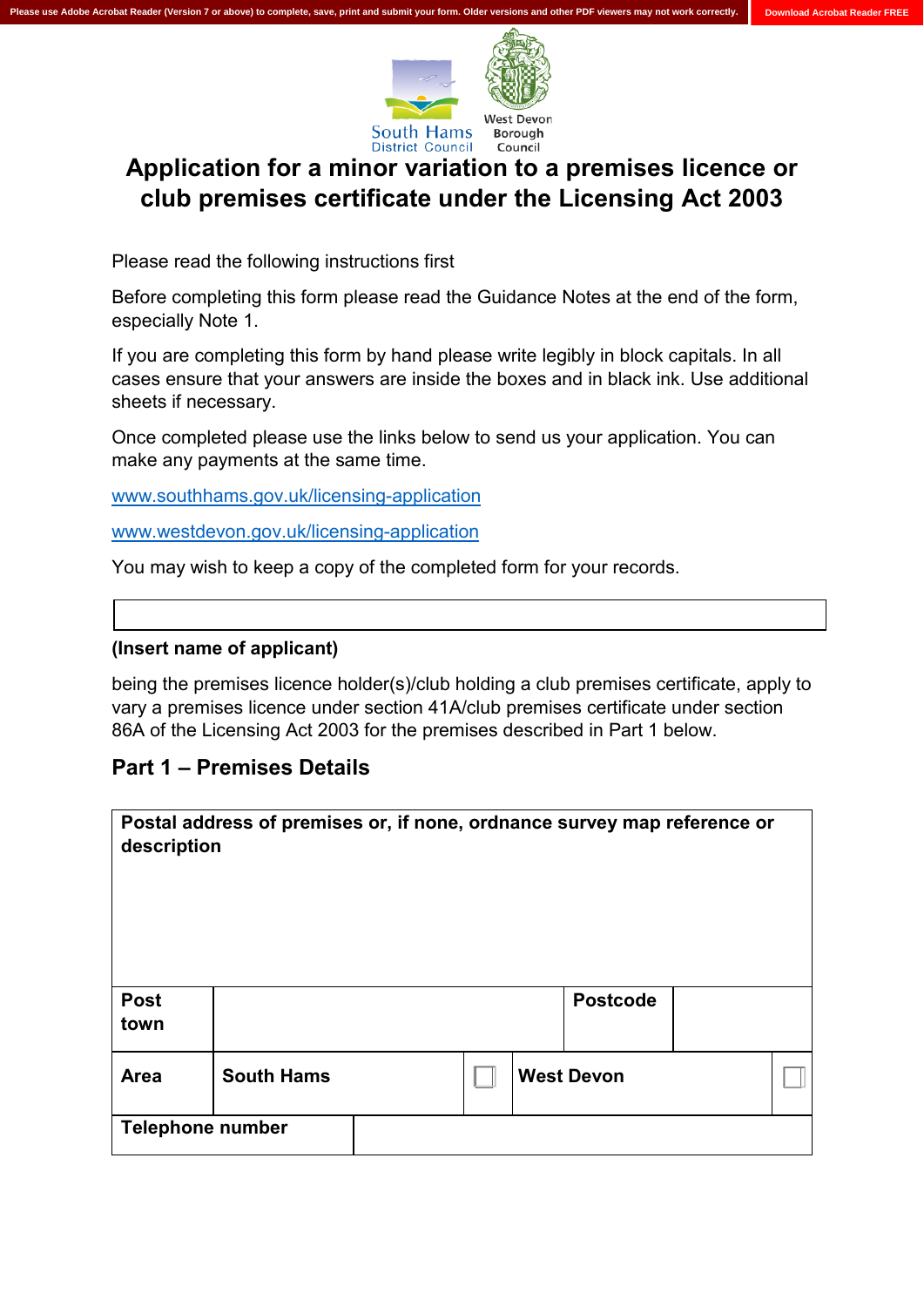| <b>E-mail address</b>                |                                                          |  |
|--------------------------------------|----------------------------------------------------------|--|
|                                      | Premises licence number/Club premises certificate number |  |
|                                      |                                                          |  |
| <b>Brief Description of Premises</b> |                                                          |  |
|                                      |                                                          |  |
|                                      |                                                          |  |
|                                      |                                                          |  |
|                                      |                                                          |  |
|                                      |                                                          |  |
|                                      |                                                          |  |

### **Part 2 – Applicant Details I am/we are**

| The premises licence holder(s) |  | The Club premises certificate holder(s) |  |
|--------------------------------|--|-----------------------------------------|--|
| <b>Applicant address</b>       |  |                                         |  |
|                                |  |                                         |  |
|                                |  |                                         |  |
|                                |  |                                         |  |
|                                |  |                                         |  |
|                                |  |                                         |  |
|                                |  |                                         |  |
| Post town                      |  | <b>Postcode</b>                         |  |
|                                |  |                                         |  |
| <b>Telephone</b>               |  |                                         |  |
| number                         |  |                                         |  |
|                                |  |                                         |  |
| <b>Email</b>                   |  |                                         |  |
|                                |  |                                         |  |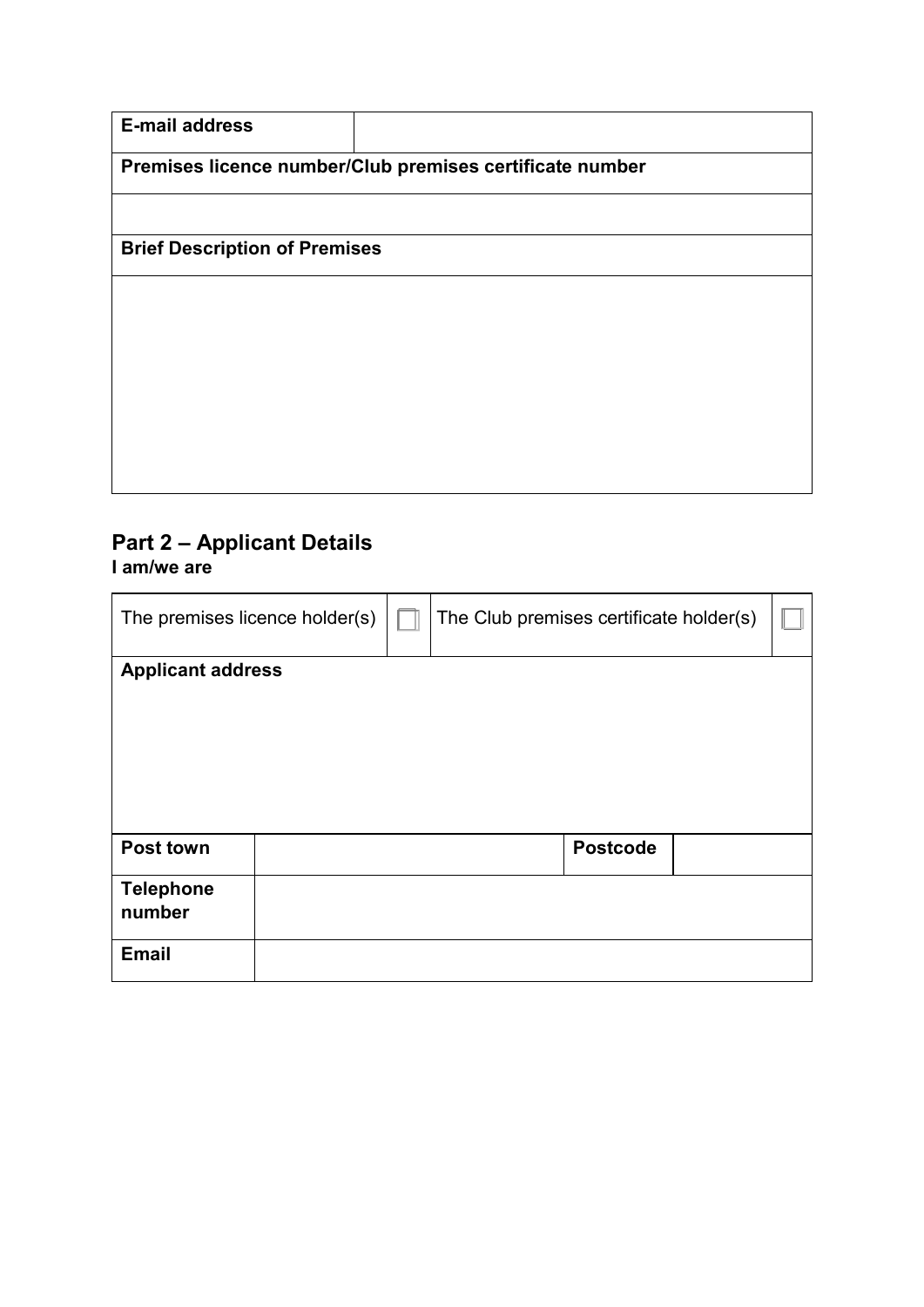# **Part 3 – Proposed Variation**

| Do you want the proposed variation to take effect as soon as<br>possible?                                                                                                                                                                                                                                                                                                               | lYes             | lNo |  |  |
|-----------------------------------------------------------------------------------------------------------------------------------------------------------------------------------------------------------------------------------------------------------------------------------------------------------------------------------------------------------------------------------------|------------------|-----|--|--|
| If not, what date do you want the variation to take effect?                                                                                                                                                                                                                                                                                                                             |                  |     |  |  |
| Do you want the proposed variation to have effect in relation to<br>the introduction of the late night levy? (Please see Guidance Note<br>3)                                                                                                                                                                                                                                            | $\mathbb{L}$ Yes | lNo |  |  |
| Please describe the proposed variation(s) in detail in the box below and explain<br>why you consider that they could not have an adverse effect on the promotion of<br>any of the licensing objectives (See Guidance Note 1). This should include<br>whether new or increased levels of licensable activities will be taking place indoors<br>or outdoors (indoors may include a tent): |                  |     |  |  |
| Details of proposed variation(s) (Please see Guidance Note 4)                                                                                                                                                                                                                                                                                                                           |                  |     |  |  |
|                                                                                                                                                                                                                                                                                                                                                                                         |                  |     |  |  |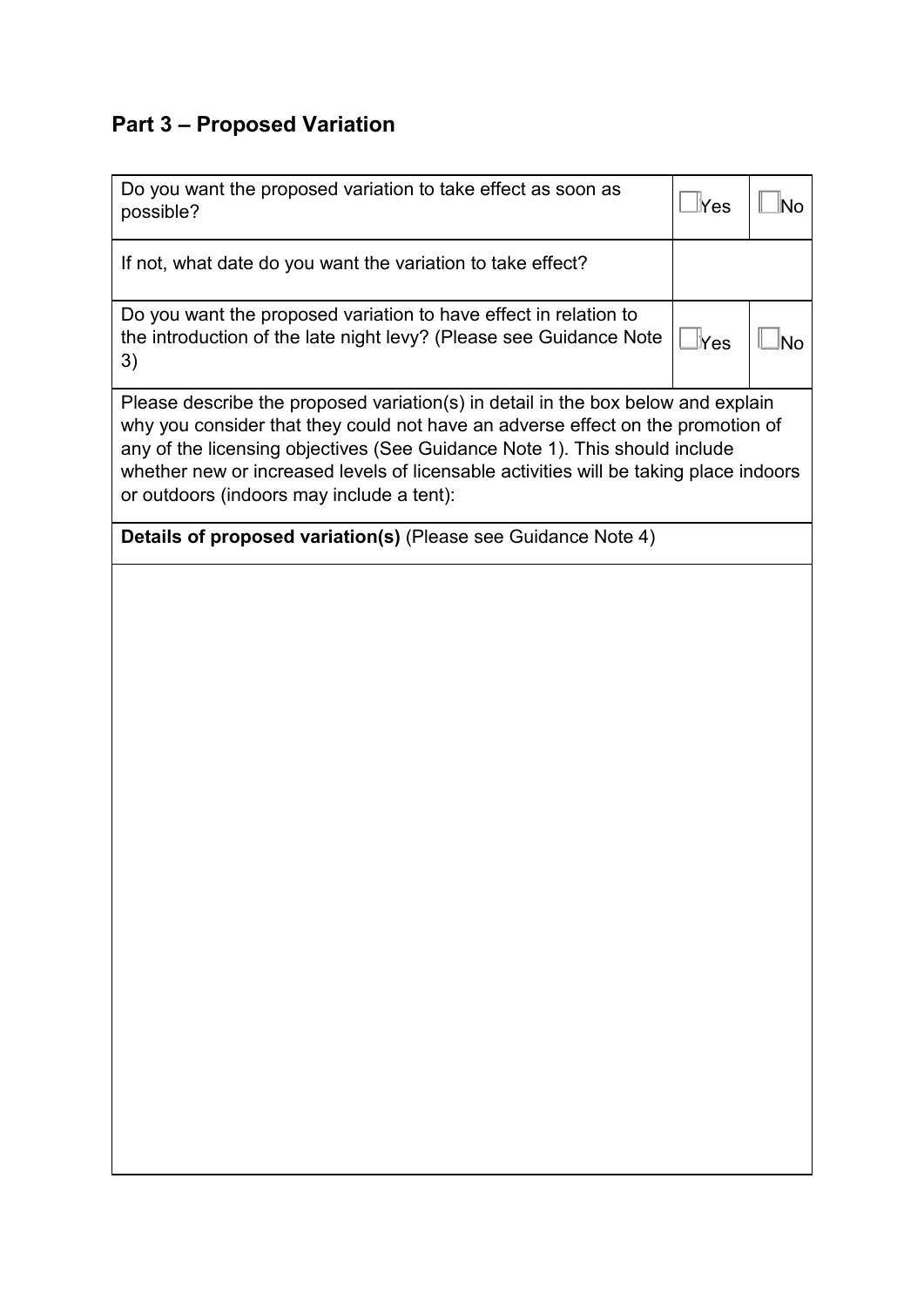## **Part 4 - Operating Schedule**

 Please tick those parts of the Operating Schedule which would be subject to change if this application to vary were successful.

 **Provision of regulated entertainment** (please tick all that apply)

| a  | <b>Plays</b>                                                                                                                              |  |
|----|-------------------------------------------------------------------------------------------------------------------------------------------|--|
| b  | <b>Films</b>                                                                                                                              |  |
| C  | <b>Indoor Sporting events</b>                                                                                                             |  |
| d  | <b>Boxing or wrestling entertainment</b>                                                                                                  |  |
| e  | <b>Live music</b>                                                                                                                         |  |
| f  | <b>Recorded music</b>                                                                                                                     |  |
| g  | <b>Performances of dance</b>                                                                                                              |  |
| h. | Anything of a similar description to that falling within e, f or g                                                                        |  |
|    | Provision of late night refreshment                                                                                                       |  |
|    | <b>Supply of alcohol</b>                                                                                                                  |  |
|    | (Please note, this can only relate to reducing licensed hours, or moving<br>them without any overall increase between 7 a.m. and 11 p.m.) |  |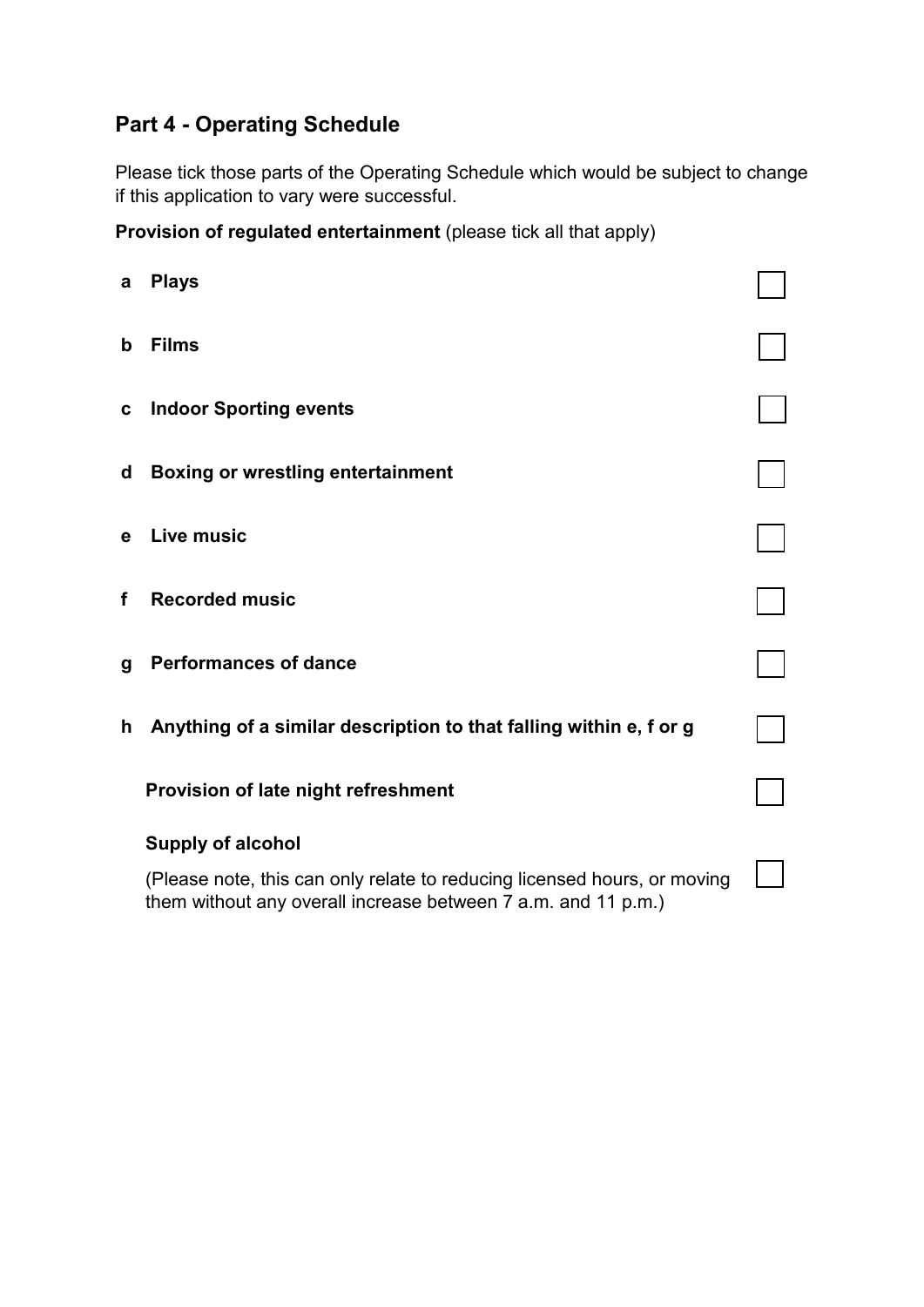Please tick to indicate you have included the following:

| I have enclosed the premises licence/club premises certificate                         |  |
|----------------------------------------------------------------------------------------|--|
| I have enclosed the relevant part of the premises licence/club premises<br>certificate |  |
| I have included a copy of the plan                                                     |  |
| (This is necessary if the proposed variation will affect the layout)                   |  |

### **If you have not ticked one of the previous three boxes, please explain why:**

 **certificate or relevant parts. Reasons why you have not enclosed the premises licence/club premises** 

Any further information to support your application. (See Guidance Note 6)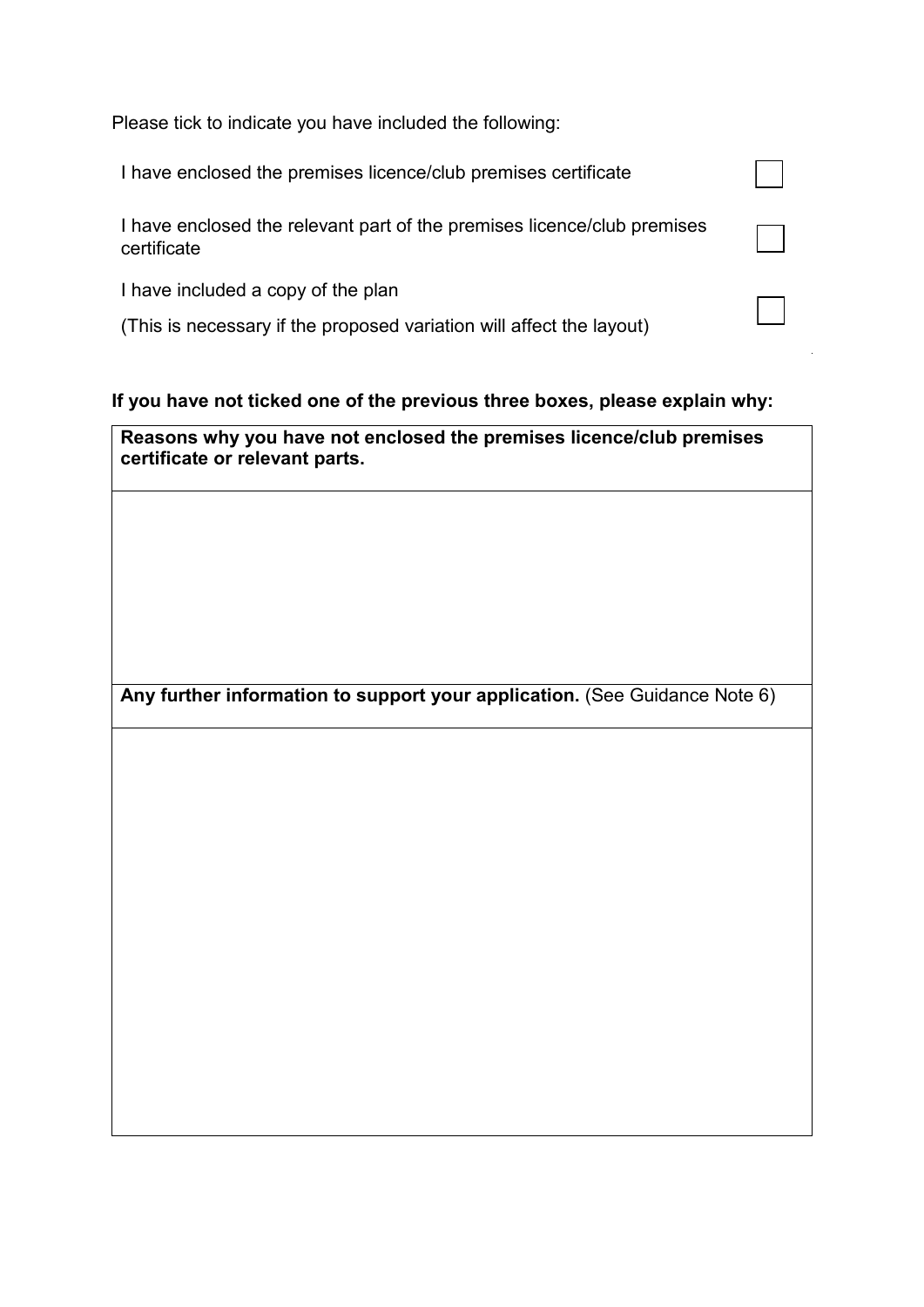## **Checklist**

| I have made or will make payment of the fee                                                                                                      |  |
|--------------------------------------------------------------------------------------------------------------------------------------------------|--|
| I have not made or enclosed payment of the fee because this application<br>has been made in relation to the introduction of the late night levy. |  |
| I have enclosed the plan, if appropriate, of the premises in scale [1mm to<br>100mm], unless otherwise agreed with the licensing authority.      |  |
| I have enclosed the premises licence/club premises certificate or relevant<br>part of it or provided an explanation.                             |  |
| I understand that if I do not comply with the above requirements my<br>application will be rejected.                                             |  |

 I understand that I must now advertise my application for a continuous period beginning on the first working day after the day on which the application was given to the relevant licensing authority and ending at the expiry of the ninth consecutive working day after that day.

**It is an offence, under section 158 of the Licensing Act 2003, to make a false statement in or in connection with this application. Those who make a false statement may be liable on summary conviction to a fine of any amount.** 

## **Part 5 – Signatures and Contact details**

### **Premises Licence:**

 Signature of applicant (the current premises licence holder) or applicant's solicitor or other duly authorised agent (see Guidance Note 8). If signing on behalf of the applicant, please state your name and in what capacity you are authorised to sign:

| Signature |  |
|-----------|--|
| Date      |  |
| Capacity  |  |

 **Where the premises licence is jointly held, signature of Second applicant (the current premises licence holder) or Second applicant's solicitor or other authorised agent** (See Guidance Note 9). If signing on behalf of the applicant, please state in what capacity.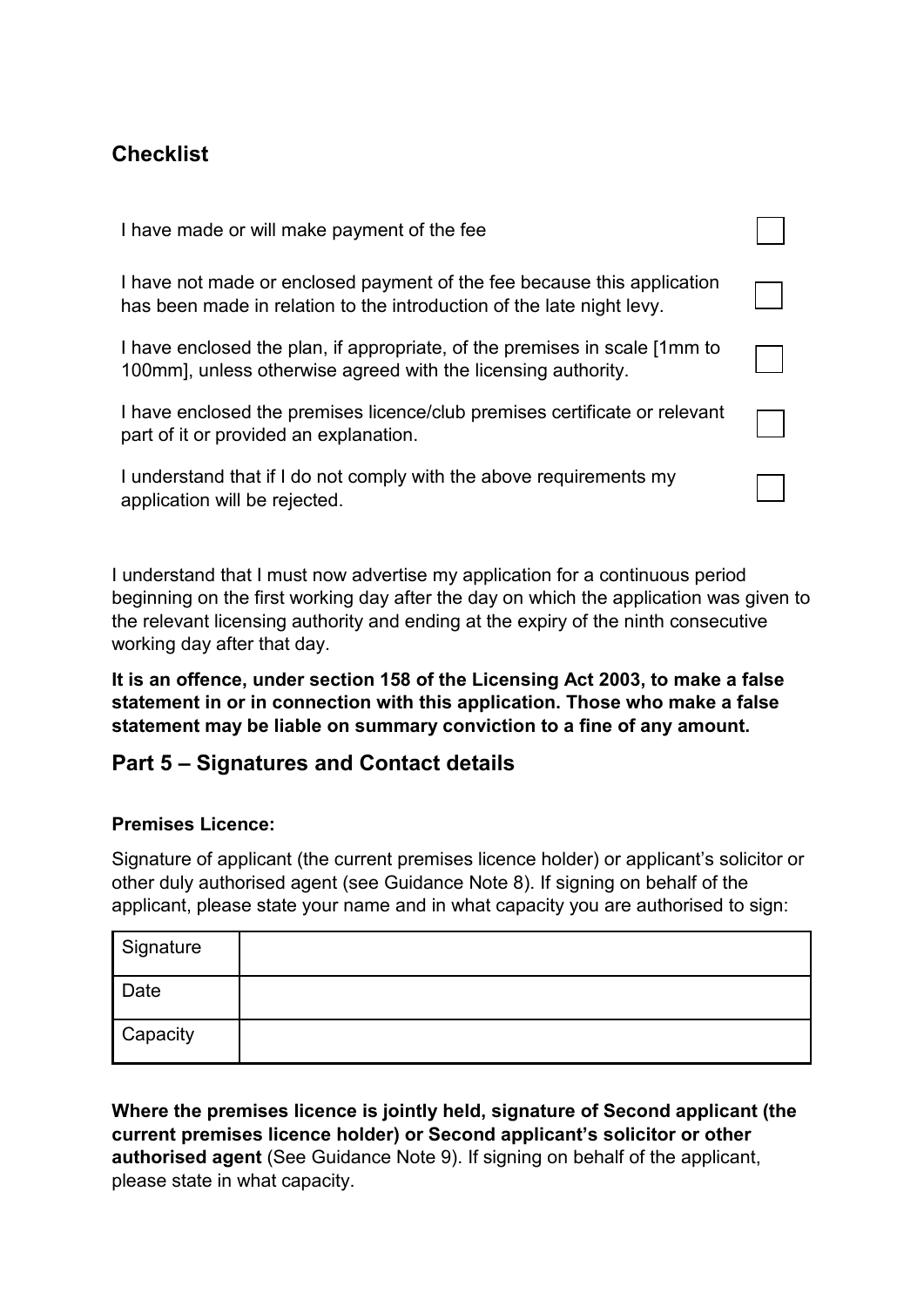| Signature |  |
|-----------|--|
| Date      |  |
| Capacity  |  |

#### **Where the premises are a club**

 $\begin{array}{ccc} \textsf{I}, & \hspace{3.5cm} & \textsf{make} \end{array}$ 

application on behalf of the club and have authority to bind the club.

| Signature |  |
|-----------|--|
| Date      |  |
| Capacity  |  |

| Contact name (where not previously given) and address for correspondence<br>associated with this application. (See Guidance Note 10) |          |  |
|--------------------------------------------------------------------------------------------------------------------------------------|----------|--|
| Post town                                                                                                                            | Postcode |  |
| Telephone number                                                                                                                     | Email    |  |

### **Data Protection**

 securely at all times in accordance with current Data Protection legislation. We must protect the public funds that we handle, so we may use the information you have The information that you provided will be held by South Hams District/West Devon Borough Council and will be used to process your application. It will be held provided on this form to prevent and detect fraud. We may also share this information with other organisations that handle public funds. Information you provide may also be used to check the accuracy of records held elsewhere in the council. If you wish to see the personal data that the Council holds about you please contact the Data Protection Officer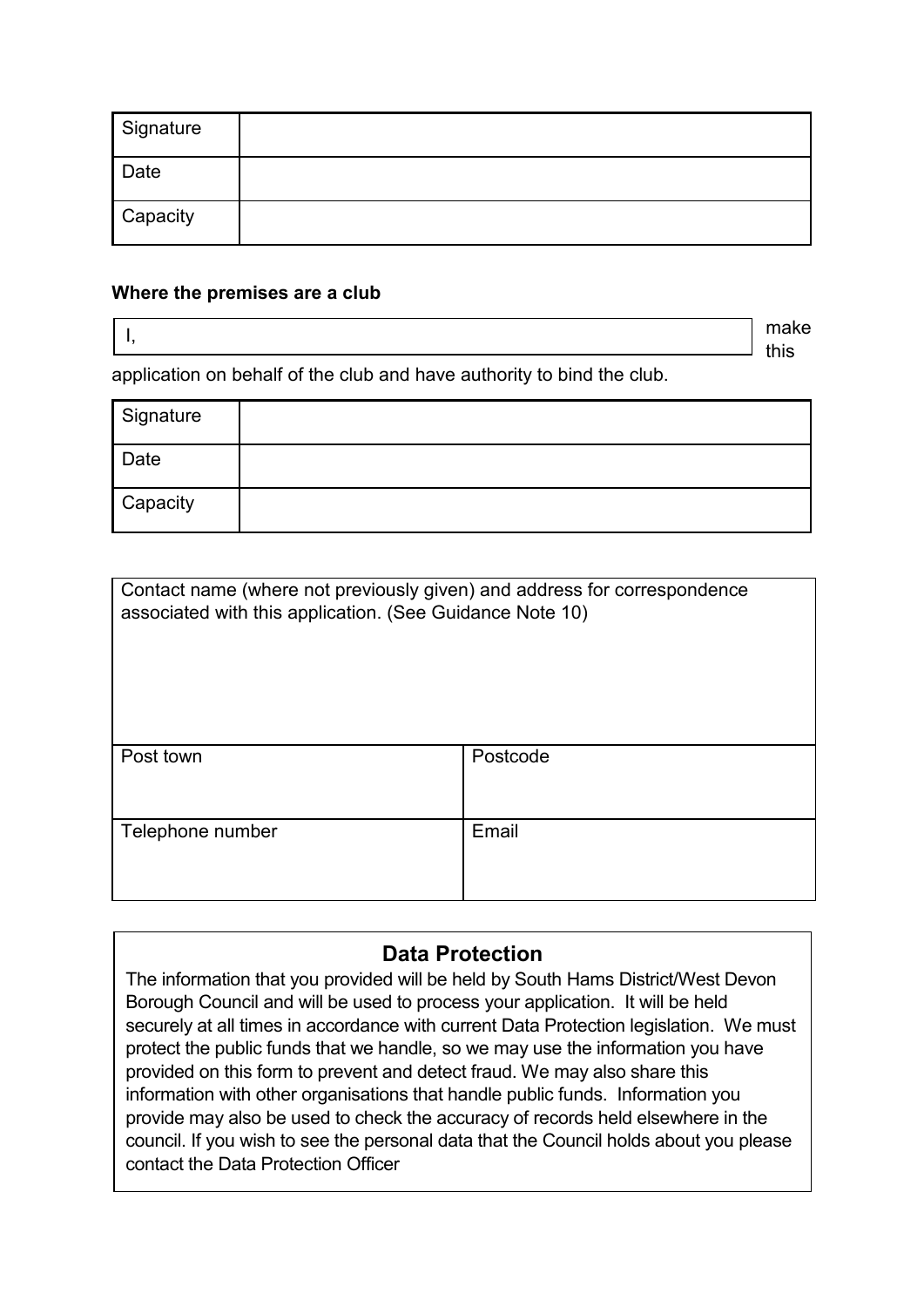# **Notes for Guidance**

 **1. General Note:** The minor variations process can only be used for variations that could have no adverse impact on the promotion of any of the four licensing objectives. (These are: the prevention of crime and disorder; public safety; the prevention of public nuisance; and the protection of children from harm.)

It cannot be used to:

- extend the period for which the licence has effect;
- vary substantially the premises to which it relates;
- • specify, in a premises licence, an individual as the designated premises supervisor;
- • add the sale by retail or supply of alcohol as an activity authorised by a licence or certificate;
- and 7 a.m.; • authorise the sale by retail or supply of alcohol at any time between 11 p.m.
- • authorise an increase in the amount of time on any day during which alcohol may be sold by retail or supplied;
- • include the alternative licence condition referred to in section 41D(3) of the Licensing Act 2003 in a premises licence.

 **2. Description of premises:** For example the type of premises, its general situation and layout and any other information which could be relevant to the licensing objectives. This should include any activities in or associated with the use of the premises which may give rise to concern in respect of children regardless of whether you intend children to have access to the premises, for example (but not exclusively) nudity or semi-nudity, films for restricted age groups, the presence of gaming machines etc.

**3.** You do not have to pay a fee if the only purpose of the variation for which you are applying is to avoid becoming liable to the late night levy.

 **4. Give full details of all the proposed variation(s).** Failure to provide sufficient information may lead to the refusal of your application. Details should include a description of the proposed variation(s) in terms as precise as possible. If you are not precise, the licensing authority may decide that the changes you propose would be potentially broader in scope than you intend and reject your application as not being a 'minor' variation. You should also include a statement about why you consider the variations proposed could not have an impact on the licensing objectives listed in section 4(2) of the Act. You should cover each of the objectives that could possibly apply to your proposal (or if more than one, to each proposal) and say why you think there could be no adverse impact on that objective. Your application will be assisted by including as much information as you can about this.  **(However, there is a box at the end of the form for 'further information', and this should be used for any relevant background information not directly related to the variation.)** Relevant information includes: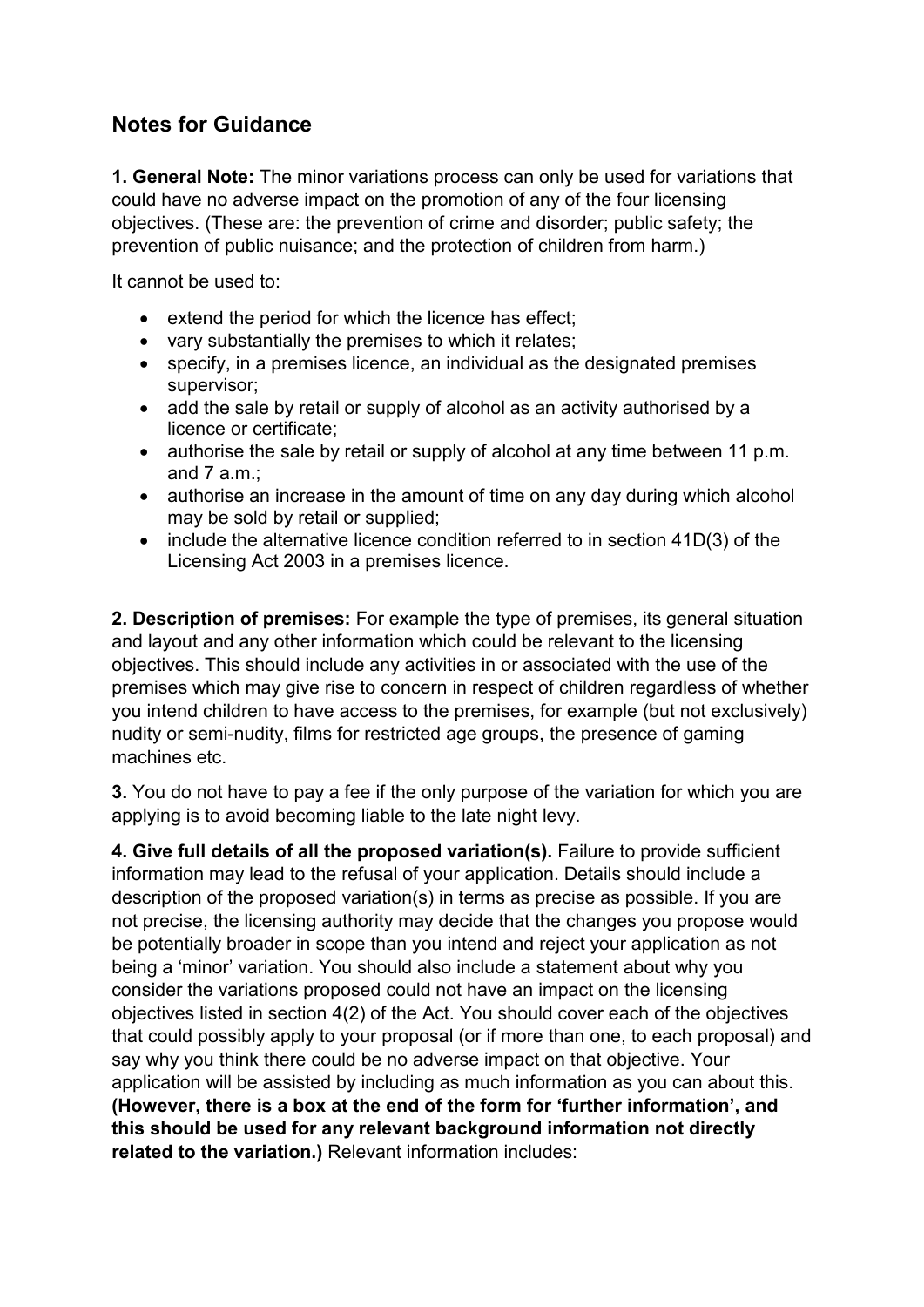a) **Variations to licensable activities/licensing hours** (all timings should be given in 24 hour clock e.g. 16.00. Only give details for the days of the week when you intend the premises to be used for the activity), such as:

- • Whether new or increased levels of licensable activities will be taking place indoors or outdoors (indoors may include a tent);
- • Relevant further details, for example whether music will be amplified or unamplified;
- • Standard days and timing when the activity will take place, including start and finish times;
- • Any seasonal variations in timings, e.g. additional days during the summer; and
- • Non-standard timings, e.g. where you wish the activity to go on longer on a particular day such as Christmas Eve.

 b) **Variations to premises/club layout**: If you are applying for a variation to the layout of your premises, you must include a revised plan. You should be aware that your application is likely to be refused if the proposed variation could:

- increase capacity for drinking on the premises;
- • affect access between the public part of the premises and the rest of the premises or the street or public way, e.g. block emergency exits or routes to emergency exits; or
- impede the effective operation of a noise reduction measure.

 c) **Revisions, removals and additions of conditions**: The minor variation process may be used to remove conditions which are out of date or invalid and to revise conditions which are unclear (as long as the intention and effect remains the same). It can also be used to add a new condition volunteered by the applicant or mutually agreed between the applicant and a responsible authority, such as the police or the environmental health authority (subject to impact on the licensing objectives).

 d) **Variations to opening hours**: details of any changes to hours when the premises or club is open to the public.

#### **5. In terms of specific regulated entertainments** please note that:

- $\bullet$ • Plays: no licence is required for performances between 08.00 and 23.00 on any day, provided that the audience does not exceed 500.
- Films: no licence is required for 'not-for-profit' film exhibition held in community premises between 08.00 and 23.00 on any day provided that the audience does not exceed 500 and the organiser
	- a) gets consent to the screening from a person who is responsible for the premises; and
	- b) ensures that each such screening abides by age classification ratings.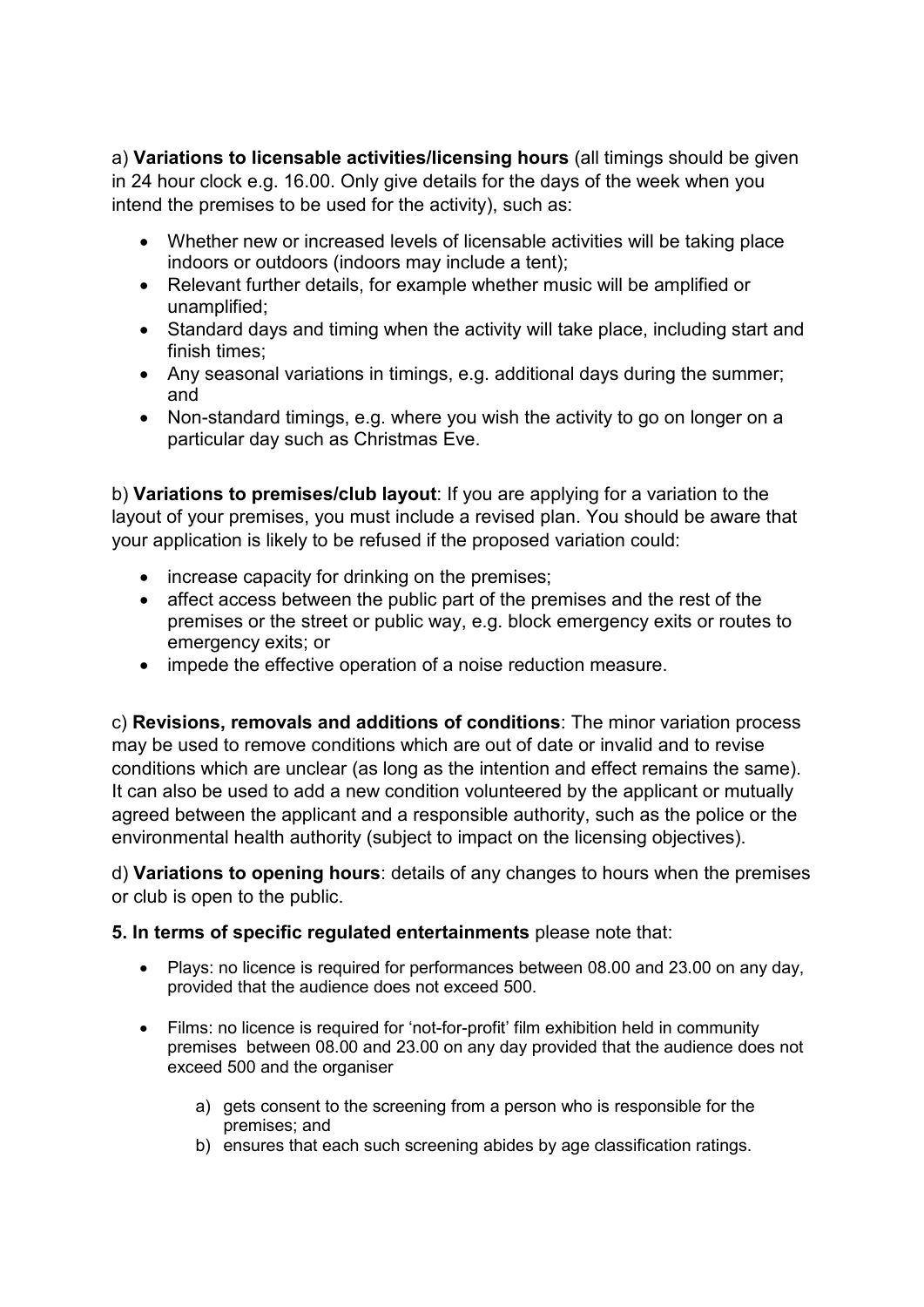- 23.00 on any day, provided that the audience does not exceed 1000. • Indoor sporting events: no licence is required for performances between 08.00 and
- Boxing or Wrestling Entertainment: no licence is required for a contest, exhibition or display of Greco-Roman wrestling, or freestyle wrestling between 08.00 and 23.00 on any day, provided that the audience does not exceed 1000. Combined fighting sports – defined as a contest, exhibition or display which combines boxing or wrestling with one or more martial arts – are licensable as a boxing or wrestling entertainment rather than an indoor sporting event.
- Live music: no licence permission is required for:
	- $\circ$  a performance of unamplified live music between 08.00 and 23.00 on any day, on any premises.
	- $\circ$  a performance of amplified live music between 08.00 and 23.00 on any day on premises authorised to sell alcohol for consumption on those premises, provided that the audience does not exceed 500.
	- $\circ$  a performance of amplified live music between 08.00 and 23.00 on any day, in a workplace that is not licensed to sell alcohol on those premises, provided that the audience does not exceed 500.
	- consent for the performance from a person who is responsible for the  $\circ$  a performance of amplified live music between 08.00 and 23.00 on any day. in a church hall, village hall, community hall, or other similar community premises, that is not licensed by a premises licence to sell alcohol, provided that (a) the audience does not exceed 500, and (b) the organiser gets premises.
	- at the non-residential premises of (i) a local authority, or (ii) a school, or (iii) a organiser gets consent for the performance on the relevant premises from: (i) o a performance of amplified live music between 08.00 and 23.00 on any day, hospital, provided that (a) the audience does not exceed 500, and (b) the the local authority concerned, or (ii) the school or (iii) the health care provider for the hospital.
- Recorded Music: no licence permission is required for:
	- provided that the audience does not exceed 500. o any playing of recorded music between 08.00 and 23.00 on any day on premises authorised to sell alcohol for consumption on those premises,
	- that is not licensed by a premises licence to sell alcohol, provided that (a) the audience does not exceed 500, and (b) the organiser gets consent for the performance from a person who is responsible for the premises.  $\circ$  any playing of recorded music between 08.00 and 23.00 on any day, in a church hall, village hall, community hall, or other similar community premises,
	- $\circ$  any playing of recorded music between 08.00 and 23.00 on any day, at the non-residential premises of
		- i. a local authority, or
		- $\ddot{\mathbf{H}}$ . a school, or
		- iii. a hospital, provided that
			- a) the audience does not exceed 500, and